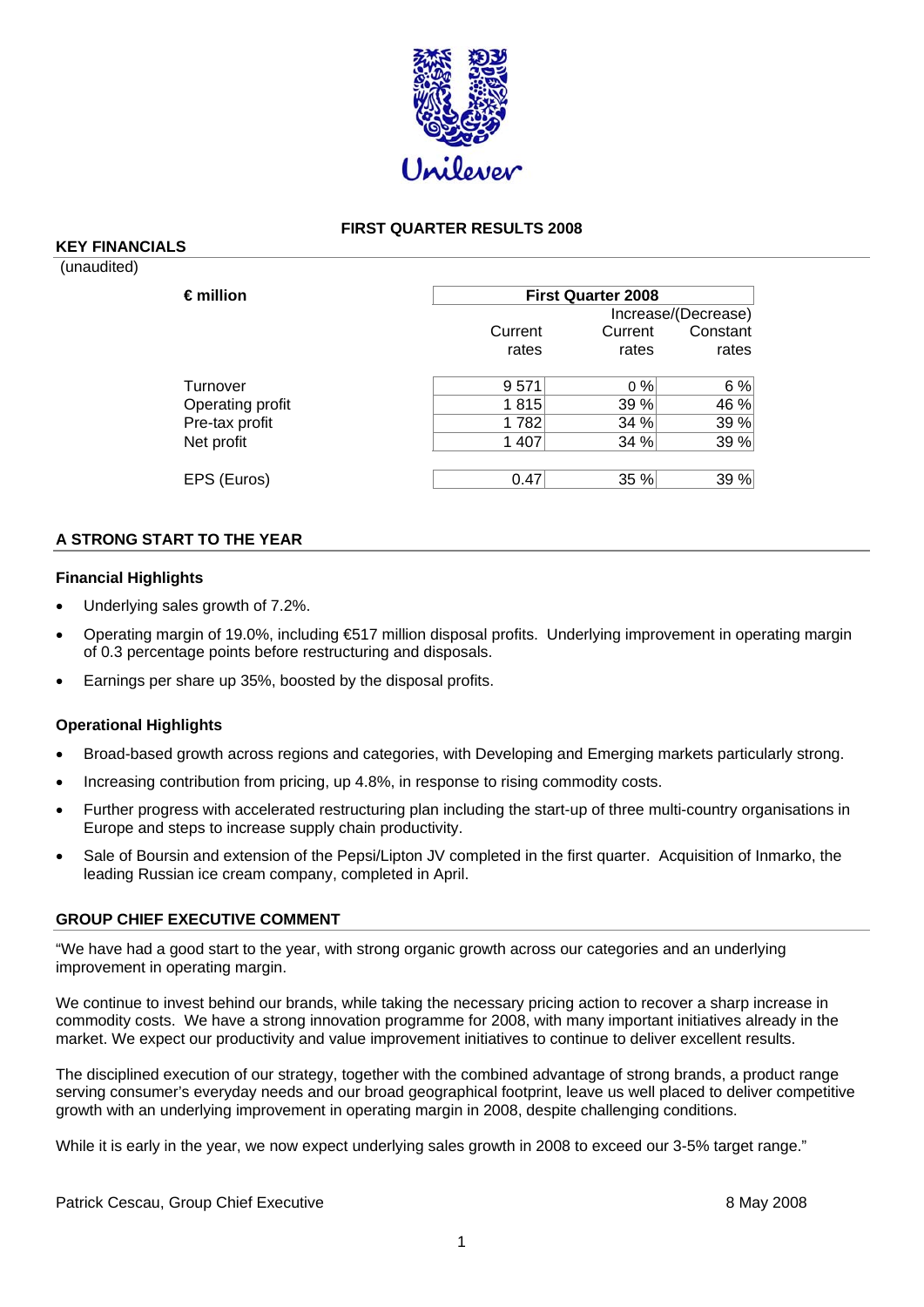

# **UNILEVER FIRST QUARTER RESULTS 2008**

In the following commentary we report underlying sales growth (USG) at constant exchange rates, excluding the effects of acquisitions and disposals. Turnover includes the impact of exchange rates, acquisitions and disposals. Unilever uses 'constant rate' and 'underlying' measures primarily for internal performance analysis and targeting purposes. We also comment on trends in operating margins before RDIs (restructuring, disposals, impairments and other items), and use the movements in Ungeared Free Cash Flow and Return On Invested Capital to measure progress against our longer-term value creation goals. Unilever believes that such measures provide additional information for shareholders on underlying business performance trends. Such measures are not defined under IFRS and are not intended to be a substitute for GAAP measures of turnover, operating margin, profit, EPS and cash flow. Further information about these measures is available on our website at www.unilever.com/ourcompany/investorcentre

# **1. SUMMARY OF BUSINESS PERFORMANCE FOR THE FIRST QUARTER**

Underlying sales grew by 7.2%, with 2.3% from volume and a 4.8% increase in price.

Europe grew by 2.3% against a relatively strong comparator. There was continued excellent growth in Russia and solid performances across most of Western Europe, notably the UK, but a weaker quarter in Germany. The Americas grew 6.4% with sales up 4.3% in North America and 9.6% in Latin America, helped by further positive developments in Mexico and Brazil and robust sales elsewhere. Asia Africa grew 14.2% with double-digit increases in almost every country in the region.

Growth was broad-based, with all categories up by more than 5%. This came from a combination of price growth, new product innovation and increasing consumption in Developing and Emerging markets. Tea, ice cream, spreads and laundry were particularly strong. Growth in personal care of 5.8% was lower than in a strong first quarter of 2007, reflecting a more even phasing of innovation.

Advertising and promotions increased broadly in line with sales, with almost all of the additional investment going to advertising in priority markets.

Commodity cost increases accelerated further in the quarter. We have continued to manage through this with a combination of innovation-led growth, savings programmes and price increases, to deliver an underlying improvement in operating margin.

# **2. FINANCIAL COMMENTARY**

### **2.1 Turnover**

Underlying sales growth was 7.2%. Turnover growth, including the effects of disposals and the strengthening of the Euro against other currencies, was 0.5%.

### **2.2 Operating profit**

 of the Pepsi/Lipton joint venture for ready-to-drink tea. Before the impact of restructuring and disposals the operating Operating profit was 39% higher, and operating margin, at 19.0%, was 5.3 percentage points higher than a year ago. This included €517 million profits on disposals, mainly from the sale of the Boursin cheese business and the extension margin showed an underlying increase of 0.3 percentage points.

Commodity costs increased by  $\in 400$  million, or 4.2 percentage points of sales, in the quarter.

Advertising and promotions increased in absolute terms, and was 0.1 percentage points lower as a percentage of sales.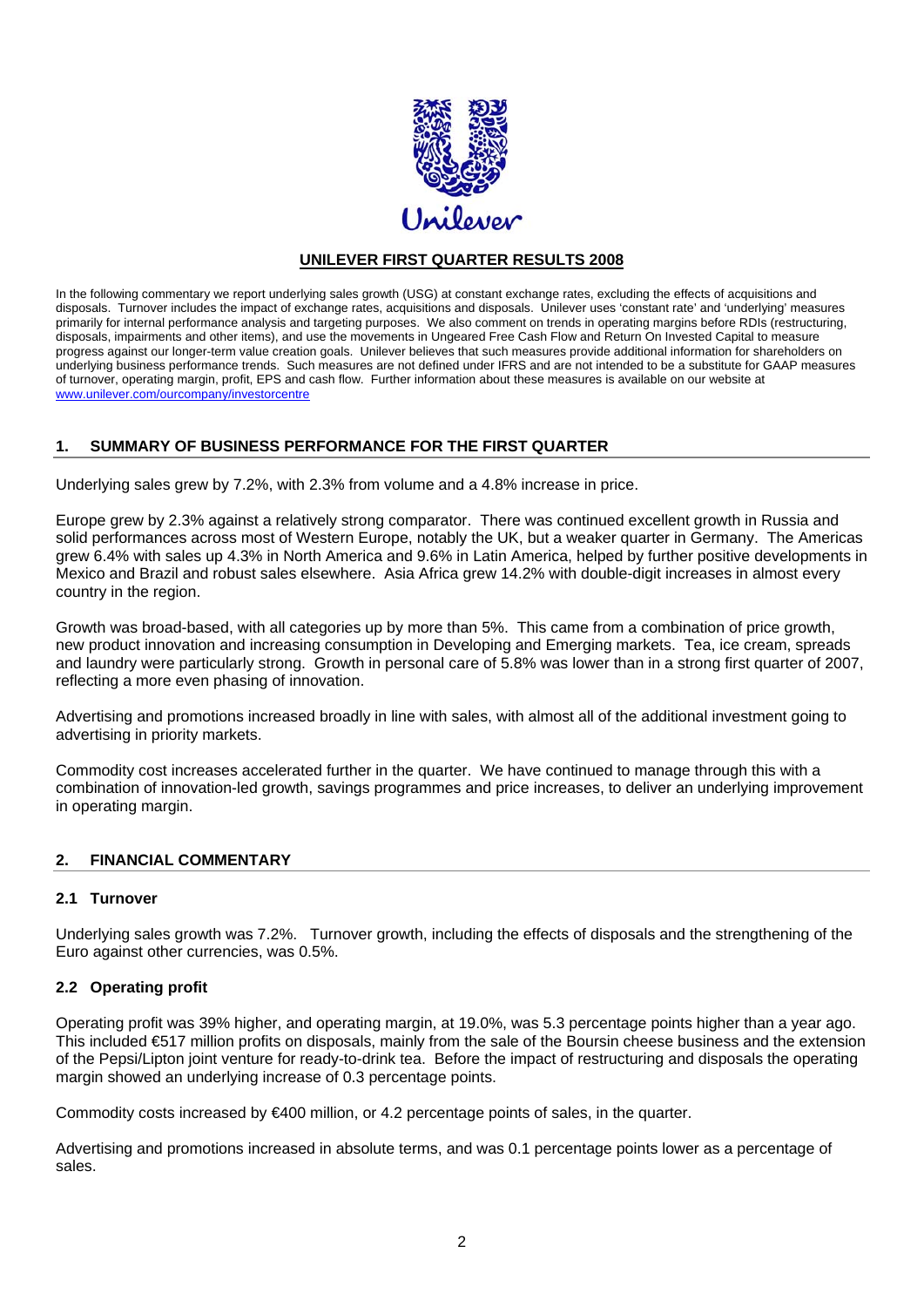# **2.3 Finance costs and tax**

Costs of financing net borrowings were 16% higher than last year reflecting a combination of higher average net debt and higher interest rates.

The tax rate in the quarter was 22%, in line with last year. The rate benefited from low tax on disposal profits and favourable settlement of outstanding tax issues. The underlying tax rate for the year is expected to be closer to our long-term guidance of 26%.

# **2.4 Joint ventures, associates and other income from non-current investments**

Our share in net profit from joint ventures increased to  $€44$  million. This largely reflects the extension of the Pepsi/Lipton joint venture for ready-to-drink tea, including a one-time gain in Portugal.

Share of net profit of associates and other income from non-current investments, at  $€9$  million, was €64 million lower than last year, entirely due to lower profits on disposals.

# **2.5 Net profit and earnings per share**

Net profit increased by 31% and EPS by 35%. EPS growth, before the impact of restructuring, disposals and other items, was 2% at current rates, or 6% at constant rates.

# **2.6 Share buy-backs**

As part of the planned 2008 share buy-back of at least €1.5 billion, we bought back 29.2 million shares at a value of €604 million in the first quarter.

# **2.7 Cash flow**

Net cash flow from operating activities was €0.1 billion lower than last year. In addition to the normal seasonal increase in working capital, there was an additional outflow of €0.3 billion largely as a result of higher commoditydriven prices and the planned build up of stocks during the change programme. The higher working capital outflow was partly offset by lower cash contributions to pension funds and favourable tax rebates.

### **2.8 Balance sheet**

Working capital shows the normal seasonal increase during the first quarter. In addition, increases in raw materials costs have flowed through into working capital balances. Trade payables and other current liabilities include the amount outstanding for the buy-back of shares under an irrevocable contract.

The overall funding position of the Group's pension arrangements improved during the first quarter as the impact of higher discount rates outweighed falls in asset values. The overall net liability for all arrangements was €0.8 billion at the end of the quarter, down from €1.1 billion at the start of the year.

The euro has strengthened against the currencies of many of the group's operations, reducing the translated values of assets and liabilities.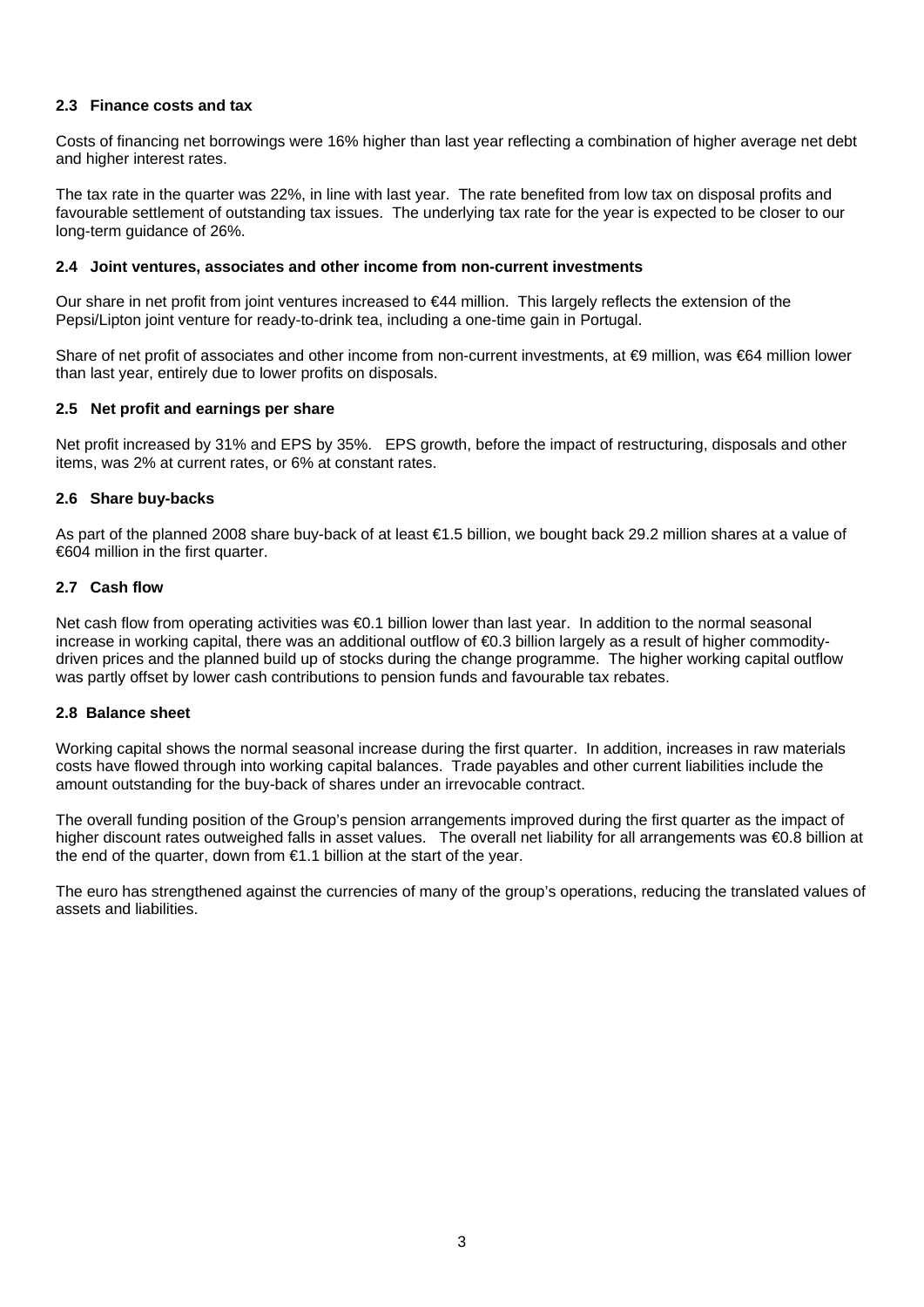# **3.1 Europe**

|                              | First Quarter 2008 |       |        |               |
|------------------------------|--------------------|-------|--------|---------------|
|                              |                    |       |        | $\frac{0}{0}$ |
|                              |                    |       |        | Underlying    |
|                              |                    |       | %      | sales         |
|                              | 2008               | 2007  | Change | growth        |
| Turnover ( $\notin$ million) | 3494               | 3544  | (1.4)  | 2.3           |
|                              |                    |       |        |               |
| Operating Margin (%)         | 28.3               | 14.4  |        |               |
| Impact of RDIs $(\%)^*$      | 11.9               | (1.3) |        |               |

\* *Restructuring, business disposals and other items* 

### **Growth**

Underlying sales grew 2.3%, all from pricing. The overall growth rate was slightly lower than the average of the last twelve months, reflecting a strong comparator in the first quarter of 2007.

Central and Eastern Europe (see also note 4 on page 12) grew 10.5%, mostly from volume. Another excellent quarter of growth in Russia was supported by robust sales in Poland and Hungary.

Western Europe grew 1.2%. The Netherlands, UK and Italy all saw a combination of volume and price growth, while France was slightly ahead in challenging conditions. Sales in Germany were lower, after a strong finish to last year. This reflects the timing of promotions and price increases, and a competitive market.

There were again some extra sales in the quarter ahead of price increases and systems implementations, similar to the effect in the last quarter of 2007, with no net impact in the quarter.

### **Profitability**

The operating margin of 28.3% includes the profits on the disposal of Boursin and extension of the Pepsi/Lipton joint venture for ready-to-drink tea. Before these items, and restructuring charges, there was an improvement in margin of 0.7 percentage points. This improvement has been driven by lower overhead costs as we benefit from the ongoing restructuring programme. Pricing action and materials savings programmes have helped to mitigate the effect of commodity cost increases.

### **Accelerating change**

Further progress was made on the portfolio shaping and restructuring programmes. We completed the sale of Boursin cheese and the expansion of the ready-to-drink tea joint venture with Lipton to include all countries in Europe. In April we completed the acquisition of Inmarko ice cream in Russia. Three new multi-country organisations started up in January. Supply chain improvements are well under way, and now include the announcement of centralisation of transport management in Poland.

### **Innovation**

Vitality is the key theme of our innovation programme in Europe. At the same time a number of initiatives are being pursued which drive margin improvement through cost reduction and value enhancement.

We are strengthening the nutritional credentials of our brands through the new *Knorr* 'eat colour' soups range and the *Rama* 'healthy oils' campaign. Our partnership with the Rainforest Alliance has seen the certification of *Lipton Yellow Label* teas across the region and *PG Tips* in the UK. In ice cream we have extended the *Frusi* range of fruit, yoghurt and cereal snacks, and launched new *Magnum* 'minis'. Lower fat spreads and dressings, such as *Hellmann's* new 'free range egg' extra light mayonnaise, offer a healthy option while at the same time reducing our dependence on costly vegetable oils.

A global initiative for the 'Dirt is Good' laundry brand has seen the introduction of new 'Active Clean' products which offer improved cleaning performance as well as longer-lasting freshness through encapsulated fragrance technology. The latest *Axe* fragrance, 'Chocolate' has been launched across the region, and *Clear* shampoo continues to build its presence in Russia with new variants. The amount of packaging in our products is being reduced through the moves to concentrated liquid laundry products, upside-down roll-on deodorants that also provide superior performance, and a new design for *Dove* bodywash.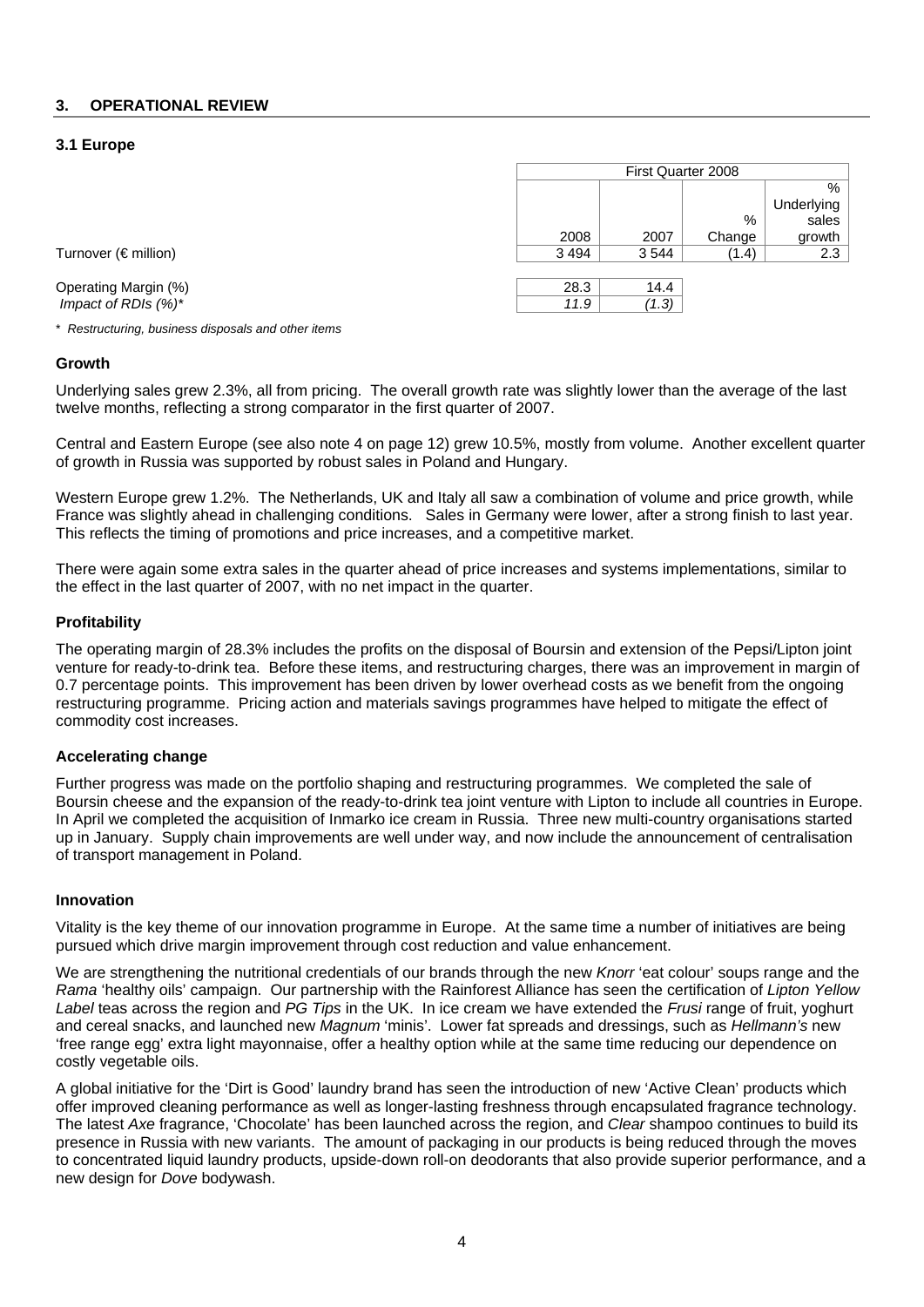### **3.2 The Americas**

Turnover (€ million)

| First Quarter 2008 |         |        |            |  |
|--------------------|---------|--------|------------|--|
|                    |         |        | %          |  |
|                    |         |        | Underlying |  |
|                    |         | %      | sales      |  |
| 2008               | 2007    | Change | growth     |  |
| 3 1 3 9            | 3 2 3 1 | (2.8)  | 6.4        |  |
|                    |         |        |            |  |
| 13.9               | 14.4    |        |            |  |
| (0.8)              | (0.6)   |        |            |  |

Operating Margin (%)  *Impact of RDIs (%)\** 

\* *Restructuring, business disposals and other items* 

#### **Growth**

Underlying sales grew 6.4%, including price increases of 5.9%.

In the US, the aggregate market growth of our categories has remained steady. Within this, foods categories are higher, due to pricing, while personal care markets are weaker. Our own sales in the US grew 4.9%, slightly ahead of the market.

Our business in Latin America returned to strong growth, up by 9.6%. This included a further improvement in Mexico and a solid performance in Brazil, as well as good performances in Argentina, Chile and Colombia.

### **Profitability**

The operating margin, at 13.9%, was 0.5 percentage points lower than a year ago. On an underlying basis the margin was 0.3 percentage points lower, reflecting increased investment in advertising and promotions as a percentage of sales, all behind priority initiatives in Latin America. Pricing action and savings programmes fully offset the impact of higher commodity costs.

### **Accelerating change**

We are progressing with the disposal process for our North American laundry business and have had interest from a number of parties. Meanwhile, the business continues to perform satisfactorily and we have a healthy programme of innovations.

The move to a single head office location for the US business is well under way and will be complete by the middle of this year. The integration of the US ice cream business is progressing and the Canadian ice cream integration is complete. At the beginning of May we transferred our financial shared services in Latin America to CapGemini.

#### **Innovation**

We launched *Wishbone* 'Bountifuls' dressings, full of flavour and less than one gram of fat per serving, and a new *Hellmann's* light mayonnaise with an even better taste. These initiatives are helping to stimulate increased consumption of lower fat products. *Hellmann's* has also introduced an olive oil based mayonnaise and we have launched *Ragú* and *Bertolli* sauces in convenient microwaveable pouches.

In the US, the move to concentrated liquids is proceeding to plan, and in the first quarter we introduced Snuggle 'FRESH Release' fabric softeners. The new 'Dirt is Good' laundry mix with improved cleaning and longer-lasting freshness has been introduced in Brazil, Argentina and Chile.

The new *Dove* 'Go Fresh' range includes skin cleansing bars, body washes, deodorants, mists and shampoos. *Axe*  'Bullet' in a new pocket size and 'proximity' body sprays with more subtle fragrances broaden the brand's appeal.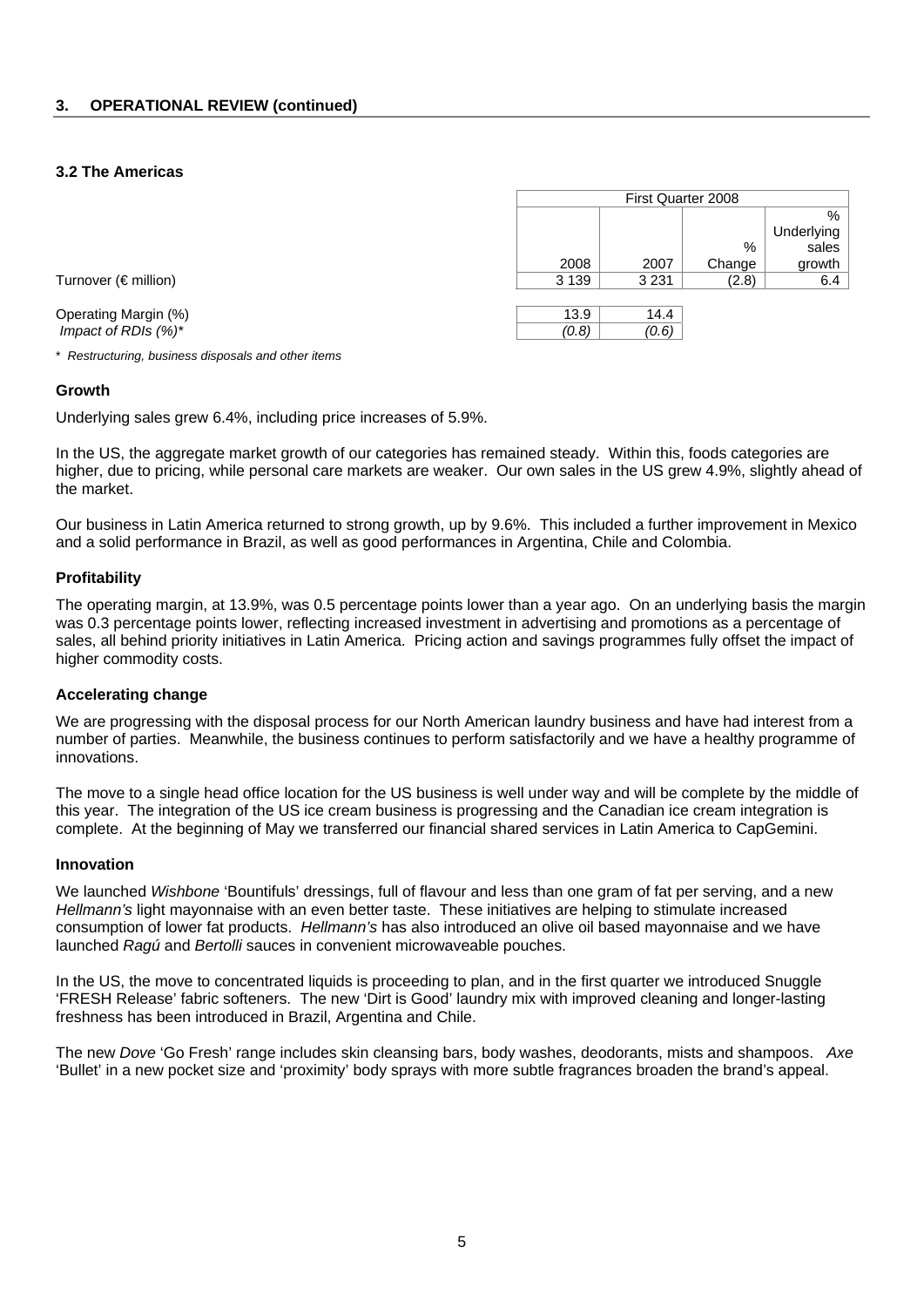# **3.3 Asia Africa**

| <b>First Quarter 2008</b> |      |        |            |  |  |
|---------------------------|------|--------|------------|--|--|
|                           |      |        | %          |  |  |
|                           |      |        | Underlying |  |  |
|                           |      | $\%$   | sales      |  |  |
| 2008                      | 2007 | Change | growth     |  |  |
| 2938                      | 2753 | 6.7    | 14.2       |  |  |
|                           |      |        |            |  |  |
| 13.2                      | 11.9 |        |            |  |  |
|                           |      |        |            |  |  |

Turnover (€ million)

Operating Margin (%)  *Impact of RDIs (%)\** 

\* *Restructuring, business disposals and other items* 

### **Growth**

Underlying sales growth accelerated to 14.2%. This included continued volume gain of 7.5% and price increases of 6.3%.

The good performance remains very broad-based, with most countries, and most categories, growing more than 10%. India, China and Turkey have been particularly strong in terms of both sales and market share gain. Australia, Japan and Thailand were weaker against relatively tough comparators in the first quarter of last year.

### **Profitability**

The operating margin, at 13.2%, was 1.3 percentage points higher than last year. The underlying improvement was 0.6 percentage points, driven by overheads savings programmes and the benefit of higher sales on fixed costs and marketing investment. Higher commodity costs were largely offset by pricing action and materials savings programmes.

### **Accelerating change**

Plans to move to a single SAP system for the region are progressing, with South Africa going live in January and joining Turkey, Arabia and Israel where the implementation is already complete. Further roll-outs are planned through 2008 and 2009.

We have announced the formation of a regional supply chain organisation, to be based in Singapore.

#### **Innovation**

*Clear* shampoo continues to strengthen its position in the countries where it was launched last year. An updated *Sunsilk* range with new variants and advertising campaign oriented to younger consumers has been introduced in India, Indonesia and the Philippines. The *Pond's* range has been revitalised in most of the larger countries with the launch of 'Age Miracle' and 'Flawless White' and the core moisturing range is now being renovated.

In laundry, we have introduced multi-chamber sachets under the *Surf Excel* brand in India. In Turkey a series of initiatives include the new global 'Dirt is Good' mix, and more 'natural' propositions for *Surf* and *Rinso*.

The new Knorr bouillon jellies for preparing thick soups are building distribution in China. *Lipton* green teas have been launched in Turkey, and gained Rainforest Alliance certification in Japan. *Amaze* nutritional snacks, launched last year in Turkey, have been introduced in India.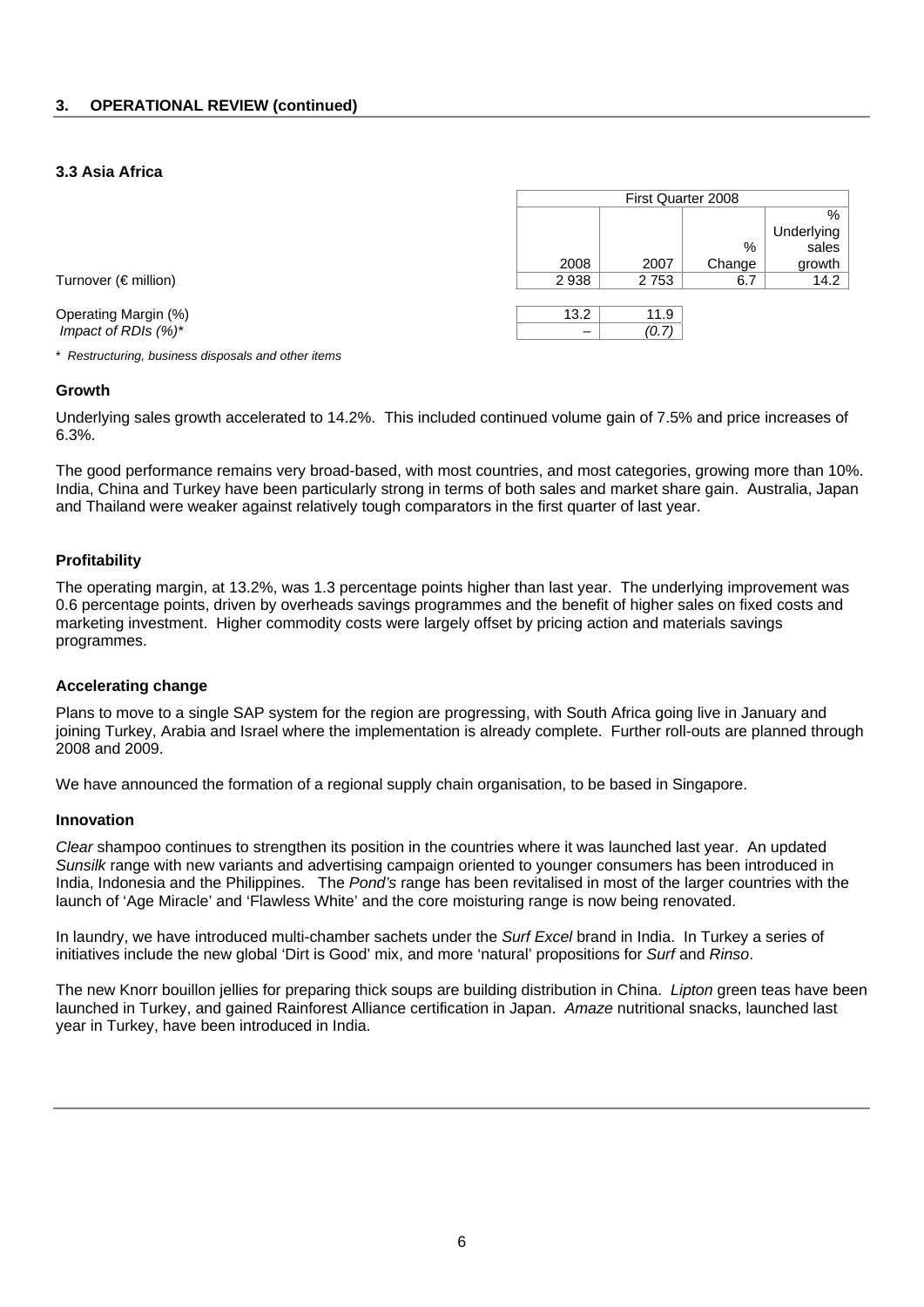# **CAUTIONARY STATEMENT**

 Euronext Amsterdam and the US Securities and Exchange Commission, including the Annual Report on Form 20-F. These This announcement may contain forward-looking statements, including 'forward-looking statements' within the meaning of the United States Private Securities Litigation Reform Act of 1995. Words such as 'expects', 'anticipates', 'intends' or the negative of these terms and other similar expressions of future performance or results, including financial objectives to 2010, and their negatives are intended to identify such forward-looking statements. These forward-looking statements are based upon current expectations and assumptions regarding anticipated developments and other factors affecting the Group. They are not historical facts, nor are they guarantees of future performance. Because these forward-looking statements involve risks and uncertainties, there are important factors that could cause actual results to differ materially from those expressed or implied by these forwardlooking statements, including, among others, competitive pricing and activities, consumption levels, costs, the ability to maintain and manage key customer relationships and supply chain sources, currency values, interest rates, the ability to integrate acquisitions and complete planned divestitures, physical risks, environmental risks, the ability to manage regulatory, tax and legal matters and resolve pending matters within current estimates, legislative, fiscal and regulatory developments, political, economic and social conditions in the geographic markets where the Group operates and new or changed priorities of the Boards. Further details of potential risks and uncertainties affecting the Group are described in the Group's filings with the London Stock Exchange, forward-looking statements speak only as of the date of this document. Except as required by any applicable law or regulation, the Group expressly disclaims any obligation or undertaking to release publicly any updates or revisions to any forward-looking statements contained herein to reflect any change in the Group's expectations with regard thereto or any change in events, conditions or circumstances on which any such statement is based.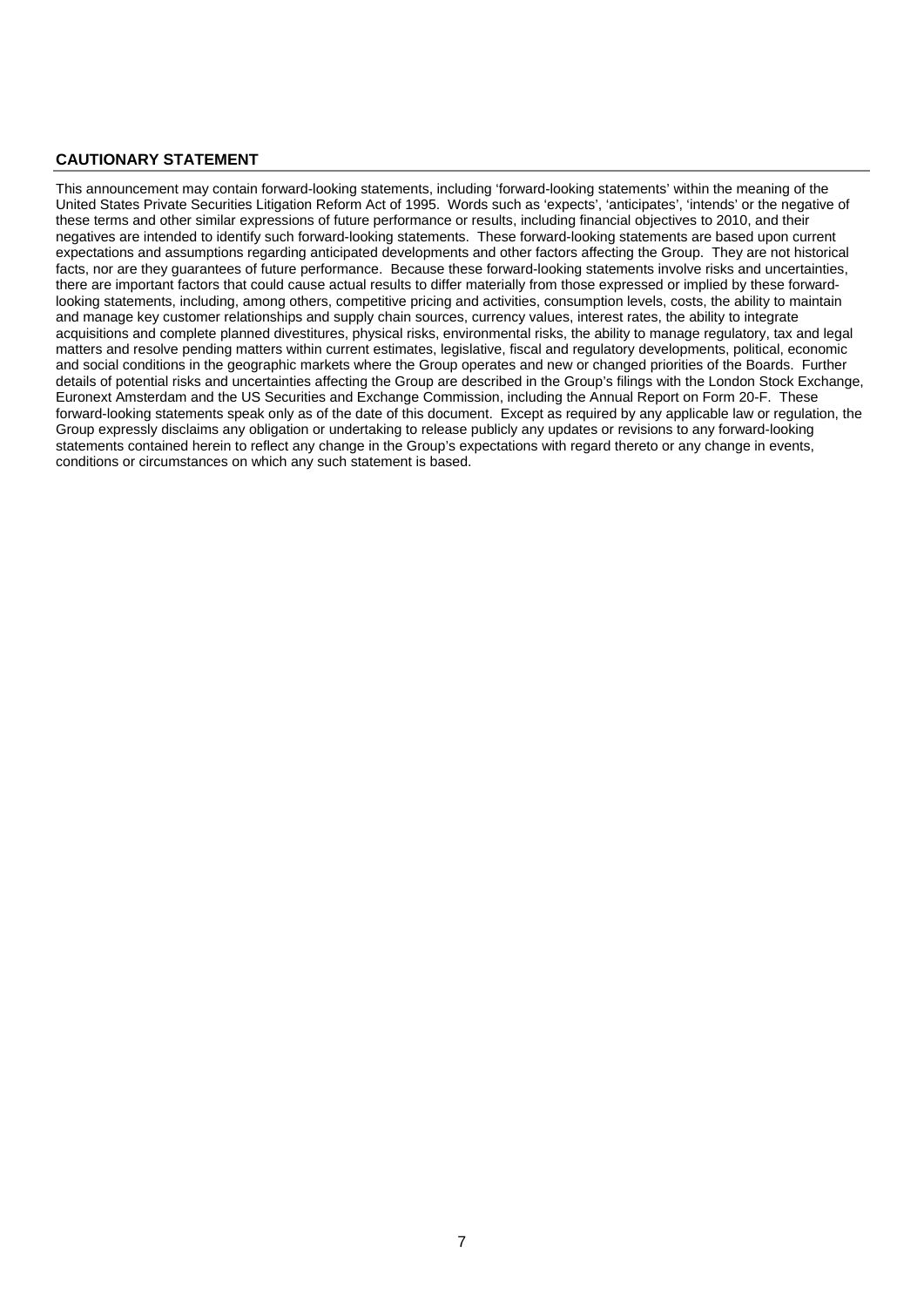#### **INCOME STATEMENT**

(unaudited)

| €million                                                                                                                              |                           | <b>First Quarter</b>      |              |                                                      |  |
|---------------------------------------------------------------------------------------------------------------------------------------|---------------------------|---------------------------|--------------|------------------------------------------------------|--|
|                                                                                                                                       | 2008                      | 2007                      | rates        | Increase/<br>(Decrease)<br>Current Constant<br>rates |  |
| <b>Continuing operations:</b>                                                                                                         |                           |                           |              |                                                      |  |
| <b>Turnover</b>                                                                                                                       | 9571                      | 9528                      | $-$ %        | 6 %                                                  |  |
| <b>Operating profit</b>                                                                                                               | 1815                      | 1 302                     | 39 %         | 46 %                                                 |  |
| After (charging)/crediting:<br>Restructuring, business disposals and other items (see note 3)                                         | 393                       | (86)                      |              |                                                      |  |
| Net finance costs<br>Finance income<br>Finance costs<br>Pensions and similar obligations                                              | (86)<br>24<br>(145)<br>35 | (70)<br>27<br>(131)<br>34 |              |                                                      |  |
| Share in net profit/(loss) of joint ventures<br>Share in net profit/(loss) of associates<br>Other income from non-current investments | 44<br>9<br>$\equiv$       | 27<br>48<br>25            |              |                                                      |  |
| <b>Profit before taxation</b>                                                                                                         | 1782                      | 1 3 3 2                   | 34 %         | 39 %                                                 |  |
| Taxation                                                                                                                              | (375)                     | (280)                     |              |                                                      |  |
| Net profit from continuing operations                                                                                                 | 1 407                     | 1 0 5 2                   | 34 %         | 39 %                                                 |  |
| Net profit/(loss) from discontinued operations                                                                                        |                           | 22                        |              |                                                      |  |
| Net profit for the period                                                                                                             | 1 4 0 7                   | 1 0 7 4                   | 31 %         | 36 %                                                 |  |
| Attributable to:<br>Minority interests<br>Shareholders' equity                                                                        | 68<br>1 3 3 9             | 61<br>1 0 1 3             | 32 %         | 37 %                                                 |  |
| <b>Combined earnings per share</b><br>Continuing operations (Euros)<br>Continuing operations - diluted (Euros)                        | 0.47<br>0.46              | 0.34<br>0.33              | 37 %<br>37 % | 42 %<br>42 %                                         |  |
| Discontinued operations (Euros)<br>Discontinued operations - diluted (Euros)                                                          | $\qquad \qquad -$         | 0.01<br>0.01              |              |                                                      |  |
| <b>Total operations (Euros)</b><br>Total operations - diluted (Euros)                                                                 | 0.47<br>0.46              | 0.35<br>0.34              | 35 %<br>34 % | 39 %<br>39 %                                         |  |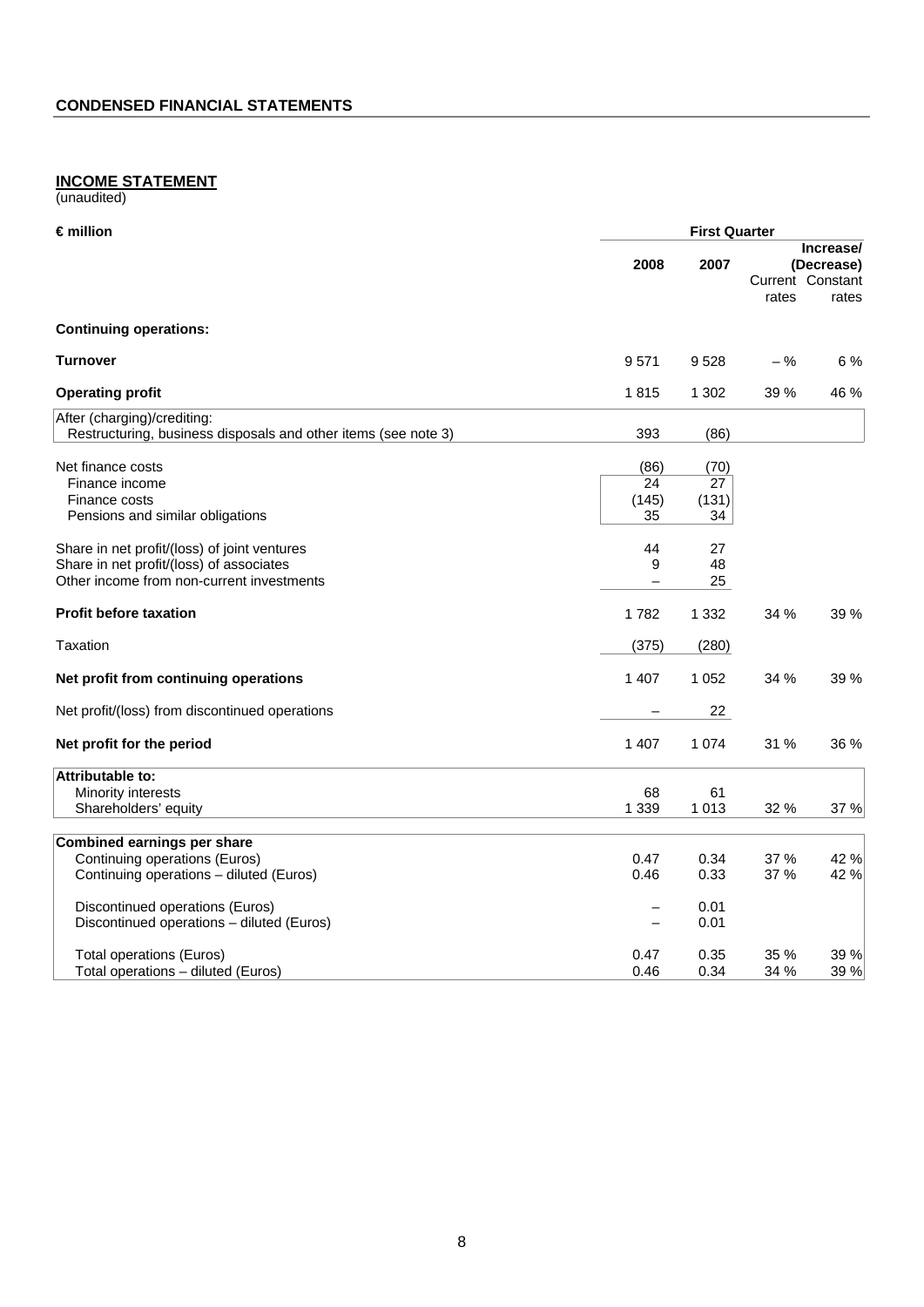# **STATEMENT OF RECOGNISED INCOME AND EXPENSE**

| (unaudited) |
|-------------|
|-------------|

| $\epsilon$ million                                                                                                                                                          | <b>First Quarter</b> |             |  |  |
|-----------------------------------------------------------------------------------------------------------------------------------------------------------------------------|----------------------|-------------|--|--|
|                                                                                                                                                                             | 2008                 | 2007        |  |  |
| Fair value gains/(losses) on financial instruments net of tax<br>Actuarial gains/(losses) on pension schemes net of tax<br>Currency retranslation gains/(losses) net of tax | (76)<br>77<br>(671)  | 450<br>(13) |  |  |
| Net income/(expense) recognised directly in equity                                                                                                                          | (670)                | 438         |  |  |
| Net profit for the period                                                                                                                                                   | 1407                 | 1 0 7 4     |  |  |
| Total recognised income and expense for the period                                                                                                                          | 737                  | 1512        |  |  |
| Attributable to:                                                                                                                                                            |                      |             |  |  |
| Minority interests                                                                                                                                                          | 37                   | 61          |  |  |
| Shareholders' equity                                                                                                                                                        | 700                  | 1451        |  |  |

# **CASH FLOW STATEMENT**

|  | (unaudited) |  |
|--|-------------|--|
|  |             |  |

| $\epsilon$ million                                     | <b>First Quarter</b> |         |  |
|--------------------------------------------------------|----------------------|---------|--|
|                                                        | 2008                 | 2007    |  |
| Operating activities                                   |                      |         |  |
| Cash flow from operating activities                    | 268                  | 451     |  |
| Income tax paid                                        | (160)                | (249)   |  |
| Net cash flow from operating activities                | 108                  | 202     |  |
| Investing activities                                   |                      |         |  |
| Interest received                                      | 38                   | 11      |  |
| Net capital expenditure                                | (217)                | (194)   |  |
| Acquisitions and disposals                             | 497                  | 14      |  |
| Other investing activities                             | 71                   | 64      |  |
| Net cash flow from/(used in) investing activities      | 389                  | (105)   |  |
| Financing activities                                   |                      |         |  |
| Dividends paid on ordinary share capital               | (39)                 | (157)   |  |
| Interest and preference dividends paid                 | (61)                 | (85)    |  |
| Change in financial liabilities                        | 265                  | 647     |  |
| Share buy-back programmes                              | (604)                | (92)    |  |
| Other movements on treasury stock                      | 4                    | 13      |  |
| Other financing activities                             | (2)                  | (36)    |  |
| Net cash flow from/(used in) financing activities      | (437)                | 290     |  |
| Net increase/(decrease) in cash and cash equivalents   | 60                   | 387     |  |
| Cash and cash equivalents at the beginning of the year | 901                  | 710     |  |
| Effect of foreign exchange rate changes                | (27)                 | 63      |  |
| Cash and cash equivalents at the end of period         | 934                  | 1 1 6 0 |  |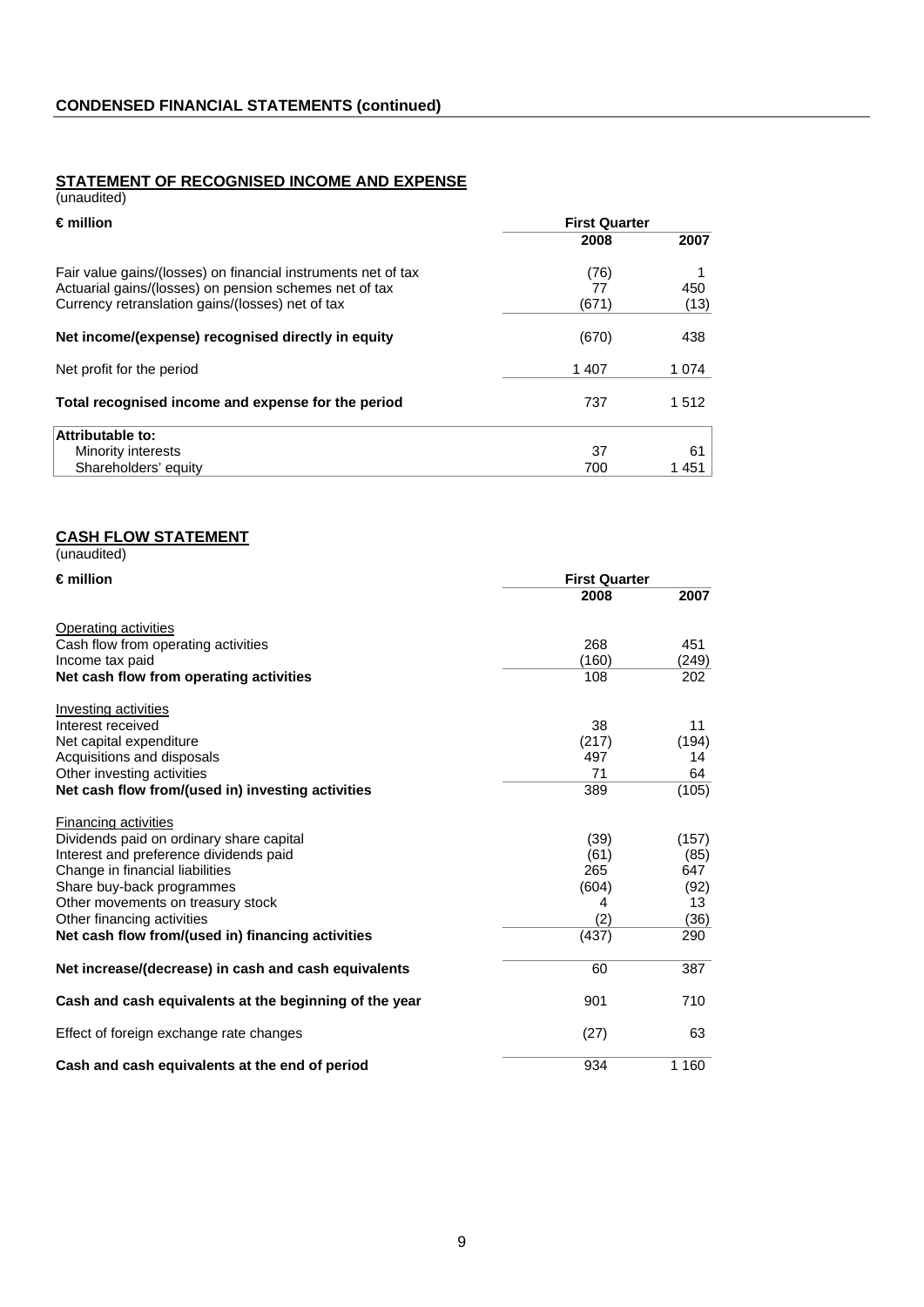#### **BALANCE SHEET**

(unaudited)

|                                                               | As at    | As at              | As at    |
|---------------------------------------------------------------|----------|--------------------|----------|
|                                                               | 31 March | <b>31 December</b> | 31 March |
| $\epsilon$ million                                            | 2008     | 2007               | 2007     |
|                                                               |          |                    |          |
| Non-current assets                                            |          |                    |          |
| Goodwill                                                      | 11 804   | 12 244             | 12 3 9 3 |
| Intangible assets                                             | 4 3 5 3  | 4511               | 4 744    |
| Property, plant and equipment                                 | 5942     | 6 2 8 4            | 6 1 6 5  |
| Pension asset for funded schemes in surplus                   | 2 1 5 5  | 2 0 0 8            | 1 7 7 9  |
| Deferred tax assets                                           | 935      | 1 0 0 3            | 1 1 6 4  |
| Other non-current assets                                      | 1 2 2 9  | 1 3 2 4            | 1 240    |
| <b>Total non-current assets</b>                               | 26 418   | 27 374             | 27 485   |
| <b>Current assets</b>                                         |          |                    |          |
| Inventories                                                   | 4 3 0 5  | 3894               | 4 1 4 0  |
| Trade and other current receivables                           | 4790     | 4 1 9 4            | 4833     |
| Current tax assets                                            | 239      | 367                | 160      |
| Cash and cash equivalents                                     | 1 2 5 4  | 1 0 9 8            | 1 535    |
| Other financial assets                                        | 167      | 216                | 266      |
| Non-current assets held for sale                              | 142      | 159                | 17       |
| <b>Total current assets</b>                                   | 10897    | 9928               | 10 951   |
| <b>Current liabilities</b>                                    |          |                    |          |
| <b>Financial liabilities</b>                                  | (4121)   | (4166)             | (5102)   |
| Trade payables and other current liabilities                  | (8372)   | (8017)             | (8096)   |
| <b>Current tax liabilities</b>                                | (430)    | (395)              | (664)    |
| Provisions                                                    | (868)    | (968)              | (874)    |
| Liabilities associated with non-current assets held for sale  |          | (13)               |          |
| <b>Total current liabilities</b>                              | (13791)  | (13559)            | (14736)  |
| Net current assets/(liabilities)                              | (2894)   | (3631)             | (3785)   |
| <b>Total assets less current liabilities</b>                  | 23 5 24  | 23 743             | 23700    |
|                                                               |          |                    |          |
| Non-current liabilities                                       |          |                    |          |
| Financial liabilities due after one year                      | 5678     | 5483               | 4 3 5 3  |
| Non-current tax liabilities                                   | 218      | 233                | 211      |
| Pensions and post-retirement healthcare benefits liabilities: |          |                    |          |
| Funded schemes in deficit                                     | 853      | 827                | 785      |
| Unfunded schemes                                              | 2077     | 2 2 7 0            | 3 3 0 5  |
| Provisions                                                    | 741      | 694                | 881      |
| Deferred tax liabilities                                      | 1 2 9 4  | 1 2 1 3            | 1 1 0 8  |
| Other non-current liabilities                                 | 226      | 204                | 252      |
| <b>Total non-current liabilities</b>                          | 11 087   | 10 9 24            | 10895    |
| Equity                                                        |          |                    |          |
| Shareholders' equity                                          | 11 977   | 12 3 8 7           | 12 2 34  |
| Minority interests                                            | 460      | 432                | 571      |
| <b>Total equity</b>                                           | 12 437   | 12819              | 12 805   |
| <b>Total capital employed</b>                                 | 23 5 24  | 23 743             | 23 700   |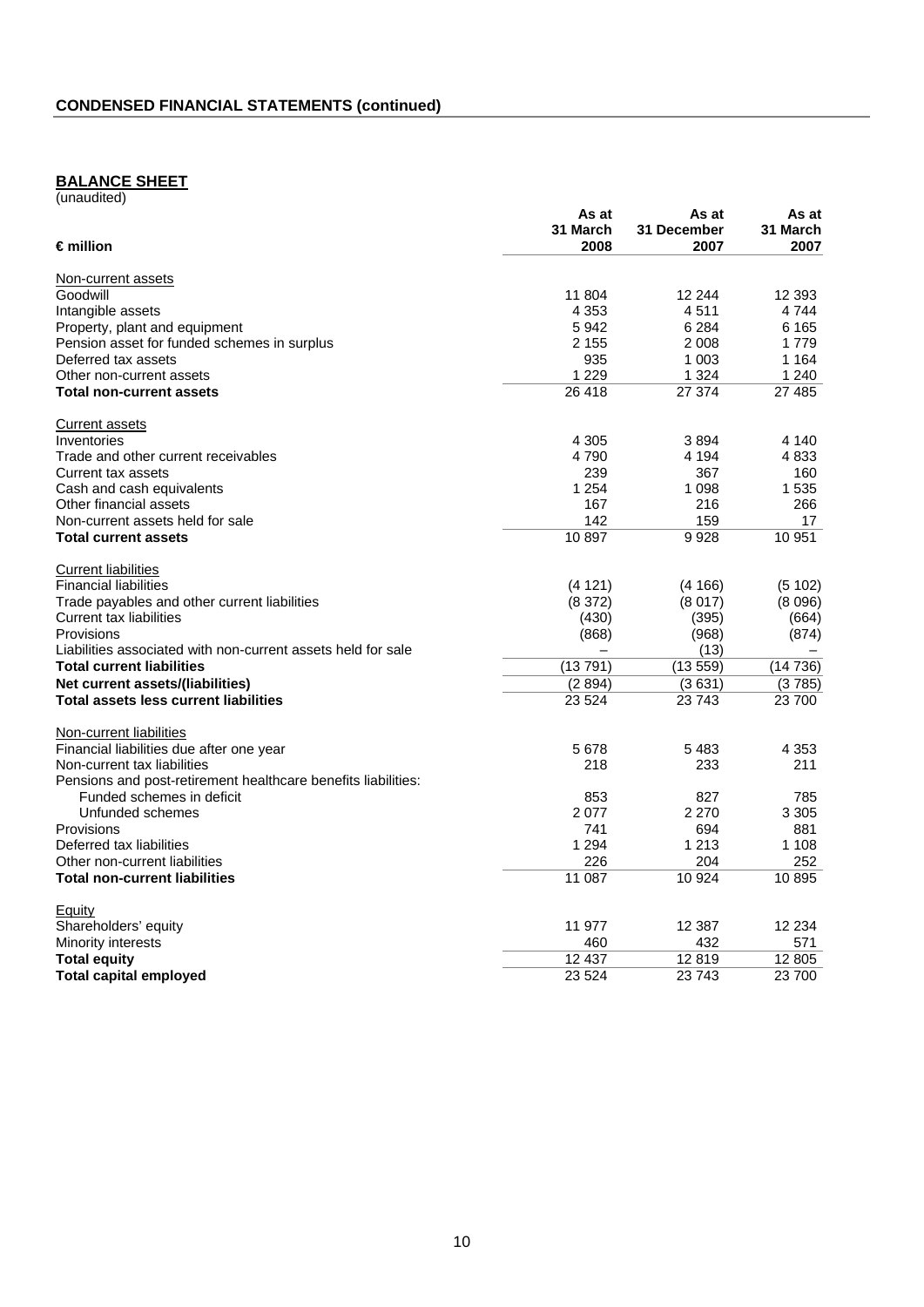### **NOTES TO THE FINANCIAL STATEMENTS**

(unaudited)

# **1 ACCOUNTING INFORMATION AND POLICIES**

The condensed interim financial statements are based on International Financial Reporting Standards (IFRS) as adopted by the EU and IFRS as issued by the International Accounting Standards Board, and have been prepared in accordance with International Accounting Standard (IAS) 34 'Interim Financial Reporting'. The basis of preparation is consistent with that applied for the year ended 31 December 2007.

The condensed financial statements are shown at current exchange rates, while percentage year-on-year changes are shown at both current and constant exchange rates to facilitate comparison.

The income statement on page 8 and the statement of recognised income and expense and the cash flow statement on page 9 are translated at rates current in each period. The balance sheet on page 10 is translated at period-end rates of exchange.

The financial statements attached do not constitute the full financial statements within the meaning of Section 240 of the UK Companies Act 1985. Full accounts for Unilever for the year ended 31 December 2007 will be delivered to the Registrar of Companies. The auditors' report on these accounts was unqualified and did not contain a statement under Section 237(2) or Section 237(3) of the UK Companies Act 1985.

# **2 NON-GAAP MEASURES**

In our financial reporting we use certain measures that are not recognised under IFRS or other generally accepted accounting principles (GAAP). We do this because we believe that these measures are useful to investors and other users of our financial statements in helping them to understand underlying business performance. Wherever we use such measures, we make clear that these are not intended as a substitute for recognised GAAP measures. Wherever appropriate and practical, we provide reconciliations to relevant GAAP measures.

 The principal non-GAAP measure which we apply in our quarterly reporting is underlying sales growth, which we reconcile to changes in the GAAP measure turnover in note 4. We also report annually against two further non-GAAP measures: Ungeared Free Cash Flow and Return on Invested Capital. Further information about these measures and their reconciliation to GAAP measures is given on on our website at www.unilever.com/ourcompany/investorcentre

# **3 SIGNIFICANT ITEMS WITHIN THE INCOME STATEMENT**

 within operating profit. In our operating review by geographic segment and in note 4 we highlight the impact of these items on our In our income statement reporting we recognise restructuring costs, profits and losses on business disposals and certain other oneoff items, which we collectively term RDIs. We disclose on the face of our income statement the total value of such items that arise operating margin. The impact of these items, and of similar items arising within other elements of our income statement, on our reported net profit for the first quarter was as follows:

| $\epsilon$ million                          | <b>First Quarter</b> |       |  |
|---------------------------------------------|----------------------|-------|--|
|                                             | 2008                 | 2007  |  |
| RDIs within operating profit:               |                      |       |  |
| Restructuring                               | (124)                | (121) |  |
| Business disposals                          | 517                  | 30    |  |
| Other one-off items                         |                      | 5     |  |
|                                             | 393                  | (86)  |  |
| Tax effect of RDIs within operating profit: | (61)                 | 35    |  |
| RDIs arising below operating profit:        | 24                   | 80    |  |
| Total impact of RDIs on net profit          | 356                  | 29    |  |

The impact of RDIs on reported Earnings Per Share is given in note 9.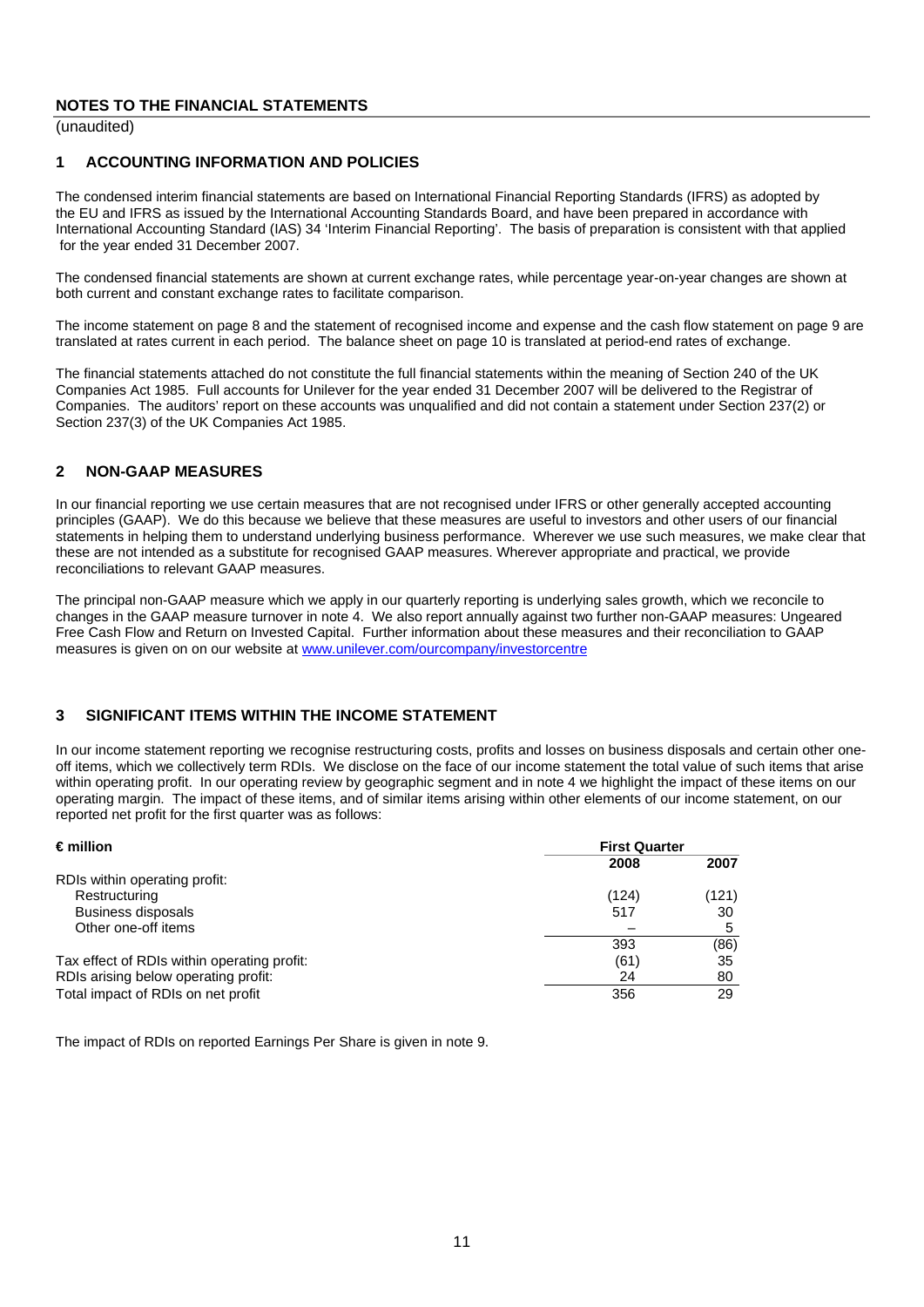(unaudited)

# **4 SEGMENTAL ANALYSIS (Continuing operations)**

On 28 February 2008 Unilever announced a number of organisational changes. As part of these changes, our operations in Central and Eastern Europe will in future be managed within an enlarged region together with those in Asia and Africa, with Western Europe becoming a standalone region. Since these changes are taking place progressively during the remainder of 2008, we are continuing to report quarterly against our structure as it applied in 2007. In our fourth quarter reporting for 2008 we will provide additional analysis of our regional results against the new structure, including restated amounts for each of the quarters of 2008, and will report on the new basis thereafter.

### **By geography – First Quarter**

| $\epsilon$ million                                         | <b>Europe</b> |         | Americas Asia Africa | <b>Total</b> |
|------------------------------------------------------------|---------------|---------|----------------------|--------------|
| <b>Turnover</b>                                            |               |         |                      |              |
| 2007                                                       | 3544          | 3 2 3 1 | 2753                 | 9528         |
| 2008                                                       | 3 4 9 4       | 3 1 3 9 | 2938                 | 9571         |
| Change                                                     | (1.4)%        | (2.8)%  | 6.7%                 | 0.5%         |
| Impact of:                                                 |               |         |                      |              |
| Exchange rates                                             | (2.0)%        | (7.7)%  | (6.3)%               | (5.3)%       |
| Acquisitions                                               | 0.0%          | 0.0%    | 0.1%                 | 0.0%         |
| <b>Disposals</b>                                           | (1.6)%        | (1.1)%  | (0.4)%               | (1.1)%       |
| Underlying sales growth                                    | 2.3%          | 6.4%    | 14.2 %               | 7.2 %        |
| Price                                                      | 2.5 %         | 5.9%    | 6.3%                 | 4.8%         |
| Volume                                                     | (0.2)%        | 0.5%    | 7.5%                 | 2.3 %        |
| <b>Operating profit</b>                                    |               |         |                      |              |
| 2007                                                       | 510           | 465     | 327                  | 1 302        |
| 2008                                                       | 991           | 437     | 387                  | 1815         |
| Change current rates                                       | 94.4 %        | (6.2)%  | 18.4 %               | 39.4 %       |
| Change constant rates                                      | 96.4 %        | 2.5%    | 29.2 %               | 46.2%        |
| <b>Operating margin</b>                                    |               |         |                      |              |
| 2007                                                       | 14.4 %        | 14.4 %  | 11.9%                | 13.7 %       |
| 2008                                                       | 28.3%         | 13.9%   | 13.2 %               | 19.0%        |
| Includes restructuring, business disposals and other items |               |         |                      |              |
| 2007                                                       | $(1.3)\%$     | (0.6)%  | (0.7)%               | (0.9)%       |
| 2008                                                       | 11.9%         | (0.8)%  | 0.0%                 | 4.1%         |

### **By operation – First Quarter**

|                         | Savoury,                 | Ice cream        |                  | Home care    |          |
|-------------------------|--------------------------|------------------|------------------|--------------|----------|
| $\epsilon$ million      | dressings<br>and spreads | and<br>beverages | Personal<br>care | and<br>other | Total    |
| <b>Turnover</b>         |                          |                  |                  |              |          |
| 2007                    | 3 3 7 5                  | 1614             | 2 7 4 9          | 1790         | 9528     |
| 2008                    | 3426                     | 1622             | 2 7 2 0          | 1803         | 9571     |
| Change                  | 1.6%                     | 0.5%             | (1.1)%           | 0.7%         | 0.5%     |
| Impact of:              |                          |                  |                  |              |          |
| Exchange rates          | (4.3)%                   | (5.5)%           | (6.2)%           | (5.5)%       | (5.3)%   |
| Acquisitions            | $0.0\%$                  | $0.2 \%$         | $0.0 \%$         | $0.0 \%$     | $0.0 \%$ |
| <b>Disposals</b>        | (1.6)%                   | (1.1)%           | (0.4)%           | (1.2)%       | (1.1)%   |
| Underlying sales growth | 7.9%                     | 7.3%             | 5.8%             | 7.8%         | 7.2%     |
| <b>Operating profit</b> |                          |                  |                  |              |          |
| 2007                    | 457                      | 114              | 542              | 189          | 1 302    |
| 2008                    | 915                      | 216              | 515              | 169          | 1815     |
| Change current rates    | 100.1 %                  | 89.5 %           | (5.0)%           | $(10.7)\%$   | 39.4 %   |
| Change constant rates   | 107.6%                   | 97.8%            | 1.3%             | (4.8)%       | 46.2%    |
| <b>Operating margin</b> |                          |                  |                  |              |          |
| 2007                    | 13.5 %                   | 7.1%             | 19.7 %           | 10.6%        | 13.7 %   |
| 2008                    | 26.7%                    | 13.3 %           | 18.9%            | 9.4%         | 19.0 %   |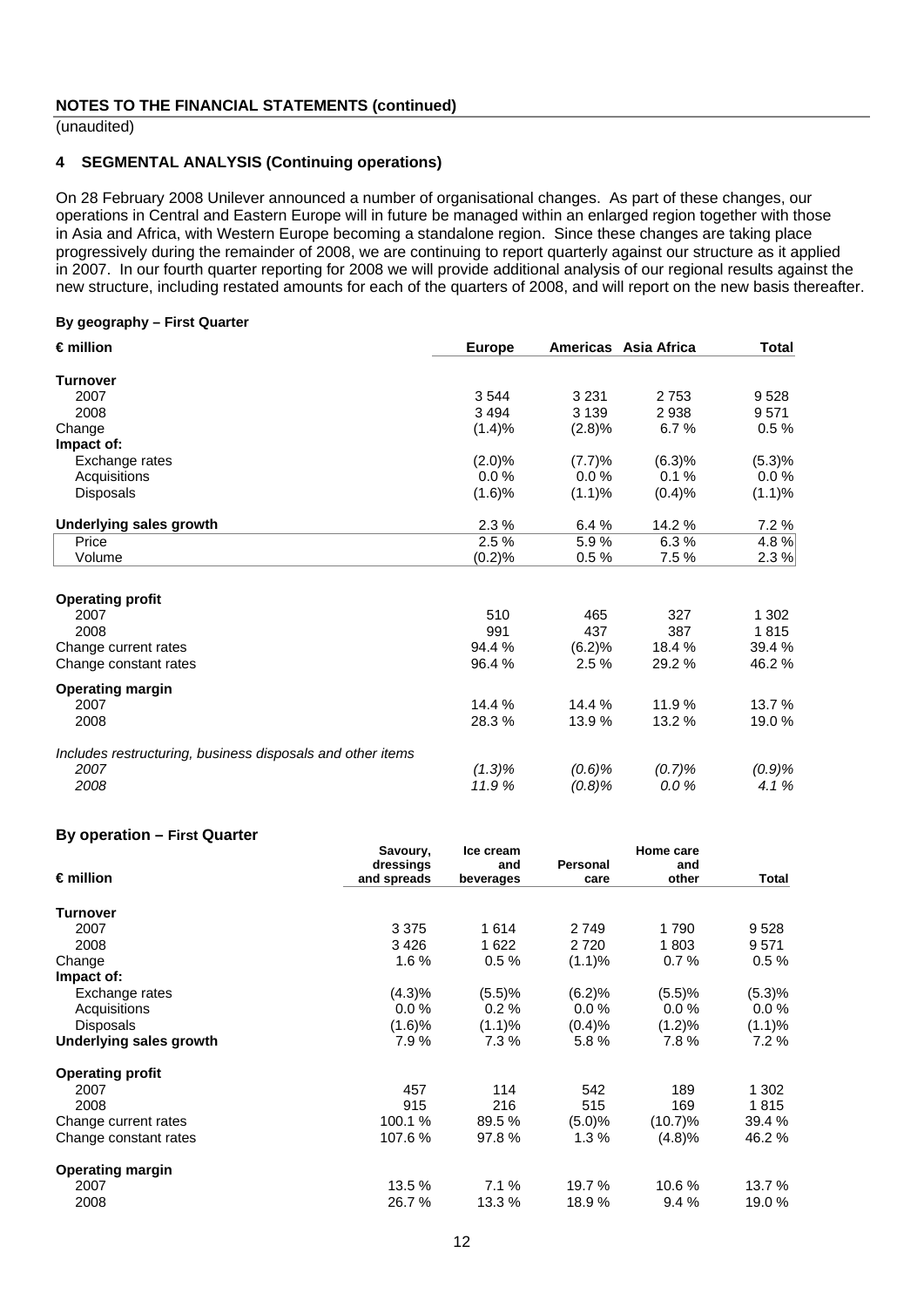(unaudited)

# **5 TAXATION**

The tax rate for the first quarter was 22%, in line with the first quarter last year. The tax rate is calculated by dividing the tax charge by pre-tax profit excluding the contribution of joint ventures and associates. The tax charge for the first quarter includes €18 million (2007: €61 million) relating to United Kingdom taxation.

# **6 RECONCILIATION OF NET PROFIT TO CASH FLOW FROM OPERATING ACTIVITIES**

| $\epsilon$ million                                                     | <b>First Quarter</b> |         |
|------------------------------------------------------------------------|----------------------|---------|
|                                                                        | 2008                 | 2007    |
| Net profit                                                             | 1407                 | 1 0 7 4 |
| Taxation                                                               | 375                  | 282     |
| Share of net profit of joint ventures/associates and other income from |                      |         |
| non-current investments                                                | (53)                 | (100)   |
| Net finance costs                                                      | 86                   | 70      |
| Operating profit (continuing and discontinued operations)              | 1815                 | 1 3 2 6 |
| Depreciation, amortisation and impairment                              | 233                  | 242     |
| Changes in working capital                                             | (1 222)              | (956)   |
| Pensions and similar provisions less payments                          | (31)                 | (78)    |
| Restructuring and other provisions less payments                       | (9)                  | (63)    |
| Elimination of (profits)/losses on disposals                           | (540)                | (55)    |
| Non-cash charge for share-based compensation                           | 22                   | 37      |
| Other adjustments                                                      |                      | (2)     |
| Cash flow from operating activities                                    | 268                  | 451     |

# **7 NET DEBT**

| $\epsilon$ million                                   | As at<br>31 March<br>2008 | As at<br>31 December<br>2007 |
|------------------------------------------------------|---------------------------|------------------------------|
| Total financial liabilities                          | (9 799)                   | (9 649)                      |
| Financial liabilities due within one year            | (4 121)                   | (4 166)                      |
| Financial liabilities due after one year             | (5 678)                   | (5 483)                      |
| Cash and cash equivalents as per balance sheet       | 1 254                     | 1 098                        |
| Cash and cash equivalents as per cash flow statement | 934                       | 901                          |
| Add bank overdrafts deducted therein                 | 320                       | 197                          |
| <b>Financial assets</b>                              | 167                       | 216                          |
| Net debt                                             | (8 378)                   | (8 335)                      |

On 21 February 2008 Unilever issued Swiss franc notes to the value of CHF 600 million (€360 million) in two tranches: CHF 250 million with an interest rate of 3.125% and maturing in January 2012, and CHF 350 million at 3.5% maturing in March 2015.

# **8 MOVEMENTS IN EQUITY**

| $\epsilon$ million                                 | <b>First Quarter</b> |        |
|----------------------------------------------------|----------------------|--------|
|                                                    | 2008                 | 2007   |
| Equity at 1 January                                | 12819                | 11 672 |
| Total recognised income and expense for the period | 737                  | 1512   |
| Movement in treasury stock                         | (1110)               | (494)  |
| Share-based payment credit                         | 22                   | 30     |
| Dividends paid to minority shareholders            | (6)                  | (6)    |
| Currency retranslation gains/(losses) net of tax   | (16)                 | (3)    |
| Other movements in equity                          | (9)                  | 94     |
| Equity at the end of the period                    | 12 437               | 12 805 |

During the quarter we completed the purchase of shares to the value of €604 million under the share buy-back programme announced in February 2008.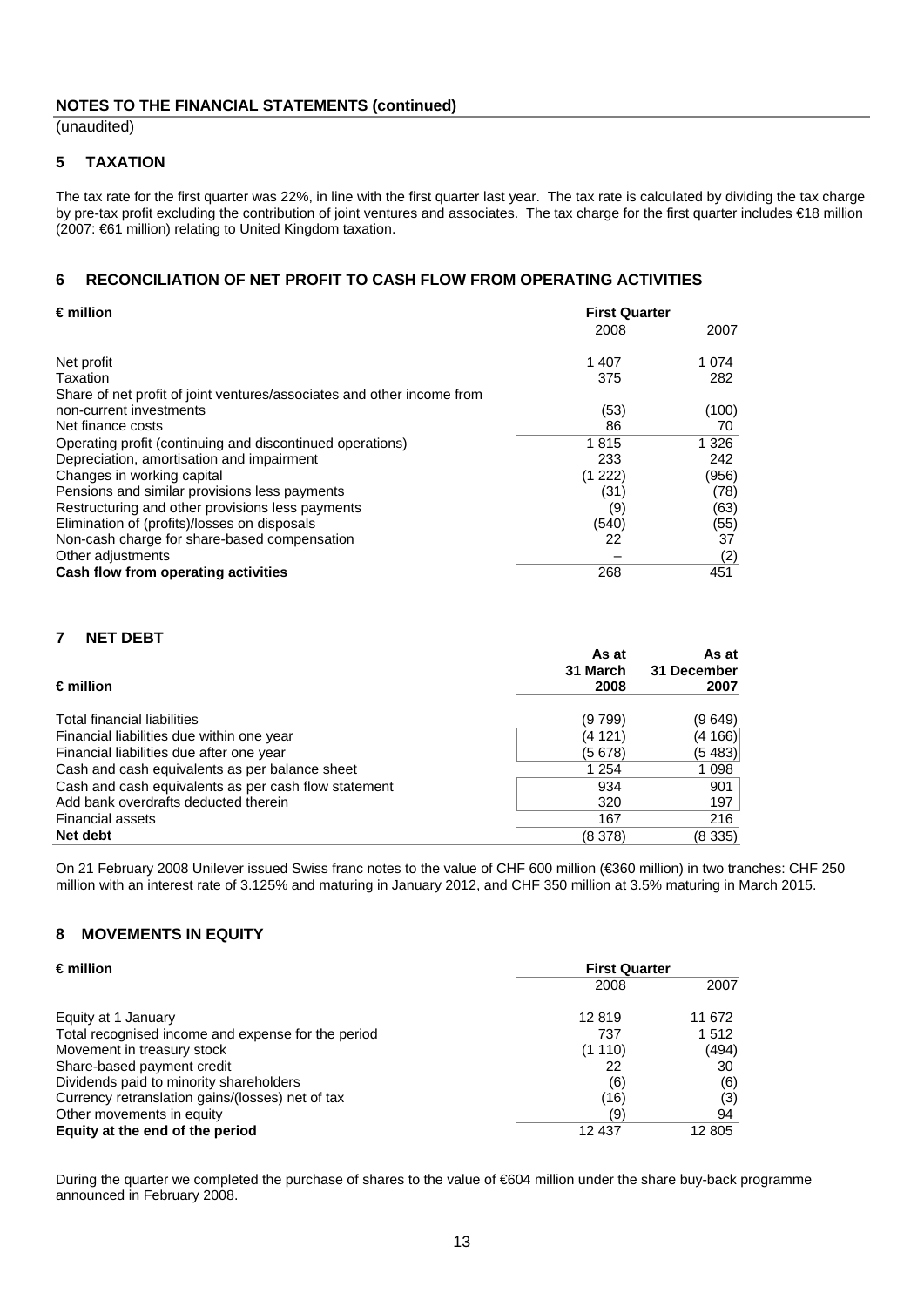(unaudited)

# **9 COMBINED EARNINGS PER SHARE**

The combined earnings per share calculations are based on the average number of share units representing the combined ordinary shares of NV and PLC in issue during the period, less the average number of shares held as treasury stock.

 In calculating diluted earnings per share, a number of adjustments are made to the number of shares, principally the following: (i) conversion into PLC ordinary shares in the year 2038 of shares in a group company under the arrangements for the variation of the Leverhulme Trust and (ii) the exercise of share options by employees.

Earnings per share for total operations for the first quarter were calculated as follows:

|                                                          | 2008               | 2007              |  |
|----------------------------------------------------------|--------------------|-------------------|--|
| <b>Combined EPS - Basic</b>                              |                    | Millions of units |  |
| Average number of combined share units                   | 2839.9             | 2 890.5           |  |
|                                                          | $\epsilon$ million |                   |  |
| Net profit attributable to shareholders' equity          | 1 3 3 9            | 1 0 1 3           |  |
| Combined EPS (Euros)                                     | 0.47               | 0.35              |  |
| <b>Combined EPS - Diluted</b>                            |                    | Millions of units |  |
| Adjusted average number of combined share units          | 2936.6             | 2 9 8 4 .9        |  |
| Combined EPS - diluted (Euros)                           | 0.46               | 0.34              |  |
| <b>Impact of RDIs on Earnings Per Share</b>              |                    |                   |  |
|                                                          | $\epsilon$ million |                   |  |
| Total impact of RDIs on reported net profit (see note 3) | 356                | 29                |  |
| Impact of RDIs on basic earnings per share (Euros)       | 0.12               | 0.01              |  |
| Earnings per share in US Dollars and Sterling            |                    |                   |  |
| Combined EPS (Dollars)                                   | 0.71               | 0.46              |  |
| Combined EPS - diluted (Dollars)                         | 0.68               | 0.44              |  |
| Combined EPS (Pounds)                                    | 0.36               | 0.23              |  |
| Combined EPS - diluted (Pounds)                          | 0.35               | 0.23              |  |

The numbers of shares included in the calculation of earnings per share is an average for the period. During the period the following movements took place in the numbers of shares included in the basic earnings per share calculation:

|                                                              | Millions |
|--------------------------------------------------------------|----------|
| Number of shares at 31 December 2007 (net of treasury stock) | 2 853.1  |
| Net movements in shares under incentive schemes              | 3.0      |
| Share buy-back                                               | (29.2)   |
| Number of shares at 31 March 2008                            | 2826.9   |